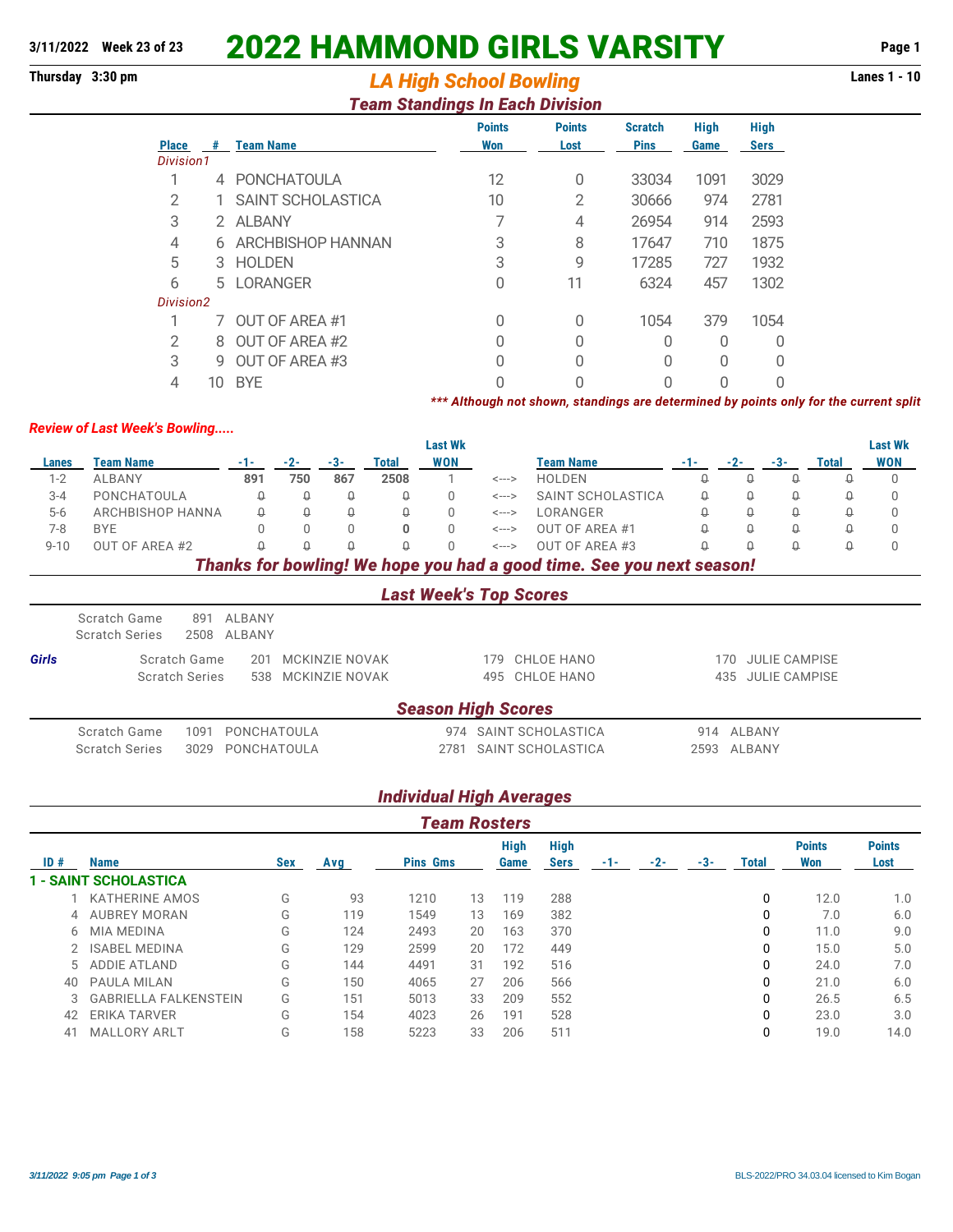|                     | 3/11/2022 Week 23 of 23                   |                          |                | <b>2022 HAMMOND GIRLS VARSITY</b> |             |             |             |       |     |     |              |               | Page 2        |
|---------------------|-------------------------------------------|--------------------------|----------------|-----------------------------------|-------------|-------------|-------------|-------|-----|-----|--------------|---------------|---------------|
|                     |                                           |                          |                |                                   |             | <b>High</b> | <b>High</b> |       |     |     |              | <b>Points</b> | <b>Points</b> |
| ID#<br>2 - ALBANY   | <b>Name</b>                               | <b>Sex</b>               | Avg            | <b>Pins Gms</b>                   |             | Game        | <b>Sers</b> | -1- 1 | -2- | -3- | <b>Total</b> | <b>Won</b>    | Lost          |
|                     | 57 VACANT                                 | $\ddot{?}$               | $\mathbf 0$    | $\mathbf 0$                       | 3           | 0           | 0           |       |     |     | 0            | 1.5           | 1.5           |
|                     | 7 VICTORIA HANO                           |                          | 120            | 2899                              |             |             |             |       |     |     |              |               |               |
| 11                  | <b>CLANCY MORRISON</b>                    | G<br>G                   | 121            | 2803                              | 24<br>23    | 150<br>142  | 417<br>390  | 91    | 90  | 132 | 313<br>0     | 19.0<br>11.0  | $5.0$<br>12.0 |
| 8                   | CHLOE HANO                                | G                        | 128            | 2950                              | 23          | 179         | 495         | 179   | 149 | 167 | 495          | 21.0          | 2.0           |
| 9                   | <b>EMMA LANDRY</b>                        | G                        | 132            | 4367                              | 33          | 212         | 498         | 148   | 82  | 102 | 332          | 18.0          | 15.0          |
| 10                  | <b>MAYA CONTRERAS</b>                     | G                        | 135            | 3931                              | 29          | 179         | 512         | 138   | 131 | 126 | 395          | 25.0          | 4.0           |
| 12                  | <b>JULIE CAMPISE</b>                      | G                        | 137            | 4114                              | 30          | 181         | 446         | 134   | 131 | 170 | 435          | 20.0          | 10.0          |
| 37                  | MCKINZIE NOVAK                            | G                        | 178            | 5890                              | 33          | 259         | 660         | 201   | 167 | 170 | 538          | 28.0          | 5.0           |
| 3 - HOLDEN          |                                           |                          |                |                                   |             |             |             |       |     |     |              |               |               |
|                     | 13 VACANT                                 | $\overline{\phantom{0}}$ | 0              | 0                                 | 30          | 0           | 0           |       |     |     | 0            | 9.0           | 21.0          |
|                     | 14 VACANT                                 | $\overline{\phantom{0}}$ | $\mathbf 0$    | $\mathbf 0$                       | 6           | $\mathbf 0$ |             |       |     |     | 0            |               |               |
| 15                  | RACHEL RABORN                             | G                        | 95             | 2583                              | 27          |             | 0<br>334    |       |     |     | 0            | 9.0           | $6.0$<br>18.0 |
| 16                  | <b>PAIGE STAFFORD</b>                     | G                        | 110            | 3321                              | 30          | 126<br>141  | 374         |       |     |     | 0            | 9.0           | 21.0          |
| 17                  | <b>HANNAH REASON</b>                      | G                        | 117            | 3524                              | 30          | 187         | 417         |       |     |     | 0            | 11.0          | 19.0          |
| 18                  | <b>BRITTANY JASSO</b>                     | G                        | 133            | 4018                              | 30          | 170         | 465         |       |     |     | 0            | 14.0          | 16.0          |
| 58                  | <b>GRACE JOHNSON</b>                      | G                        | 142            | 3839                              | 27          | 188         | 469         |       |     |     | 0            | 17.5          | 9.5           |
|                     |                                           |                          |                |                                   |             |             |             |       |     |     |              |               |               |
|                     | <b>4 - PONCHATOULA</b>                    |                          |                |                                   |             |             |             |       |     |     |              |               |               |
|                     | 19 MAKAYA LINZY<br><b>JAELYN BEAVERS</b>  | G                        | 103<br>110     | 623                               | 6           | 119         | 338         |       |     |     | 0            | 6.0           |               |
| 20                  |                                           | G                        |                | 2538                              | 23          | 153         | 387         |       |     |     | 0            | 20.0          | 3.0           |
| 21                  | SYLVIA SADAWAY                            | G                        | 141            | 4813                              | 34          | 185         | 501         |       |     |     | 0            | 31.0          | 3.0           |
| 24                  | NIKKI COWELL                              | G                        | 147            | 5150                              | 35          | 195         | 506         |       |     |     | 0            | 32.0          | 3.0           |
| 23                  | <b>KRISTI COWART</b>                      | G<br>G                   | 156            | 4372                              | 28          | 219         | 573         |       |     |     | 0            | 24.0          | 4.0           |
| 38                  | <b>HAYLEY BYRD</b><br><b>KELSEY HICKS</b> | G                        | 167<br>173     | 5015<br>5045                      | 30<br>29    | 225<br>215  | 574<br>569  |       |     |     | 0<br>0       | 27.0<br>27.0  | 3.0<br>2.0    |
| 22                  |                                           |                          |                |                                   |             |             |             |       |     |     |              |               |               |
| 39                  | KAYLA COWELL                              | G                        | 176            | 5478                              | 31          | 243         | 659         |       |     |     | 0            | 24.0          | 7.0           |
| <b>5 - LORANGER</b> |                                           |                          |                |                                   |             |             |             |       |     |     |              |               |               |
|                     | 25 VACANT                                 | G                        | 0              | $\mathbf 0$                       | 33          | 0           | $\mathbf 0$ |       |     |     | 0            | 3.0           | 30.0          |
|                     | 26 VACANT                                 | G                        | $\mathbf 0$    | $\mathbf{0}$                      | 30          | 0           | $\mathbf 0$ |       |     |     | 0            |               | 30.0          |
|                     | 59 VACANT                                 | $\overline{\phantom{0}}$ | $\mathbf 0$    | $\mathbf 0$                       | 16          | 0           | $\mathbf 0$ |       |     |     | 0            |               | 16.0          |
| 27                  | SAMANTHA JERNIGAN                         | G                        | $\mathbf 0$    | $\mathbf{0}$                      | $\mathbf 0$ | $\mathbf 0$ | $\mathbf 0$ |       |     |     | 0            |               | 3.0           |
| 28                  | <b>HANNAH HEBISREITINGER</b>              | G                        | 66             | 396                               | 6           | 86          | 211         |       |     |     | 0            |               | 6.0           |
| 30                  | NAYELI OVANTE                             | G                        | 81             | 2459                              | 30          | 106         | 279         |       |     |     | 0            | 2.0<br>2.0    | 28.0          |
| 43                  | <b>CAITLYN HOLDEN</b>                     | G                        | 86             | 2839                              | 33          | 120         | 297         |       |     |     | 0            |               | 31.0          |
| 29                  | <b>GRACE COPPOCK</b>                      | G<br>G                   | 91             | 3034                              | 33          | 131         | 330         |       |     |     | 0            | 2.0           | 31.0          |
|                     | 44 ALONDRA FRAYRE                         |                          | 101            | 1427                              | 14          | 128         | 330         |       |     |     | 0            | 2.0           | 12.0          |
|                     | <b>6 - ARCHBISHOP HANNAN</b>              |                          |                |                                   |             |             |             |       |     |     |              |               |               |
|                     | 60 VACANT                                 | ?                        | $\overline{0}$ | 0                                 | 12          | $\mathbf 0$ | 0           |       |     |     | $\mathbf{0}$ | 4.5           | $7.5\,$       |
|                     | 31 JULIET DALY                            | G                        | 49             | 1629                              | 33          | 102         | 235         |       |     |     | 0            | 12.0          | 21.0          |
|                     | 32 LIZZY ENK                              | G                        | 80             | 1925                              | 24          | 104         | 276         |       |     |     | 0            | 9.0           | 15.0          |
|                     | 33 MADISON CALAMARI                       | G                        | 99             | 3298                              | 33          | 144         | 391         |       |     |     | 0            | 13.0          | 20.0          |
|                     | 36 ASHLEIGH PHILLIPS<br>34 ANALISE PROKOP | G<br>G                   | 109<br>109     | 3273<br>3626                      | 30<br>33    | 147<br>154  | 362<br>402  |       |     |     | 0<br>0       | 12.0          | 18.0          |
|                     |                                           | G                        |                |                                   |             |             |             |       |     |     |              | 13.0          | 20.0          |
|                     | 35 KAYLEE LACHNEY<br>7 - OUT OF AREA #1   |                          | 118            | 3896                              | 33          | 157         | 432         |       |     |     | 0            | 11.0          | 22.0          |
|                     |                                           |                          |                |                                   |             |             |             |       |     |     |              |               |               |
| 46 2                |                                           | G                        | 77             | 465                               | 6           | 171         | 465         |       |     |     | 0            |               | $6.0$         |
| 45 1                |                                           | G                        | 78             | 471                               | 6           | 188         | 471         |       |     |     | 0            | 1.5           | 4.5           |
| 49 5                |                                           | G                        | 119            | 719                               | 6           | 185         | 500         |       |     |     | 0            |               | 6.0           |
| 47 3                |                                           | G                        | 132            | 792                               | 6           | 275         | 563         |       |     |     | 0            |               | 6.0           |
| 48 4                |                                           | G<br>G                   | 133            | 801                               | 6           | 181         | 538         |       |     |     | 0            |               | $6.0$         |
| 50 6                |                                           |                          | 145            | 870                               | 6           | 192         | 527         |       |     |     | 0            |               | $6.0$         |
|                     | 8 - OUT OF AREA #2                        |                          |                |                                   |             |             |             |       |     |     |              |               |               |
| 52 2                |                                           | G                        | 121            | 365                               | 3           | 142         | 365         |       |     |     | 0            |               | 3.0           |
|                     | 51 1                                      | G                        | 122            | 368                               | 3           | 180         | 368         |       |     |     | 0            |               | $3.0\,$       |
| 54 4                |                                           | G                        | 159            | 479                               | 3           | 171         | 479         |       |     |     | 0            |               | 3.0           |
| 53 3                |                                           | G                        | 160            | 481                               | 3           | 170         | 481         |       |     |     | 0            |               | $3.0\,$       |
| 55 5                |                                           | G                        | 188            | 565                               | 3           | 192         | 565         |       |     |     | 0            |               | $3.0\,$       |
| 56 6                |                                           | G                        | 210            | 630                               | 3           | 232         | 630         |       |     |     | 0            |               | $3.0\,$       |